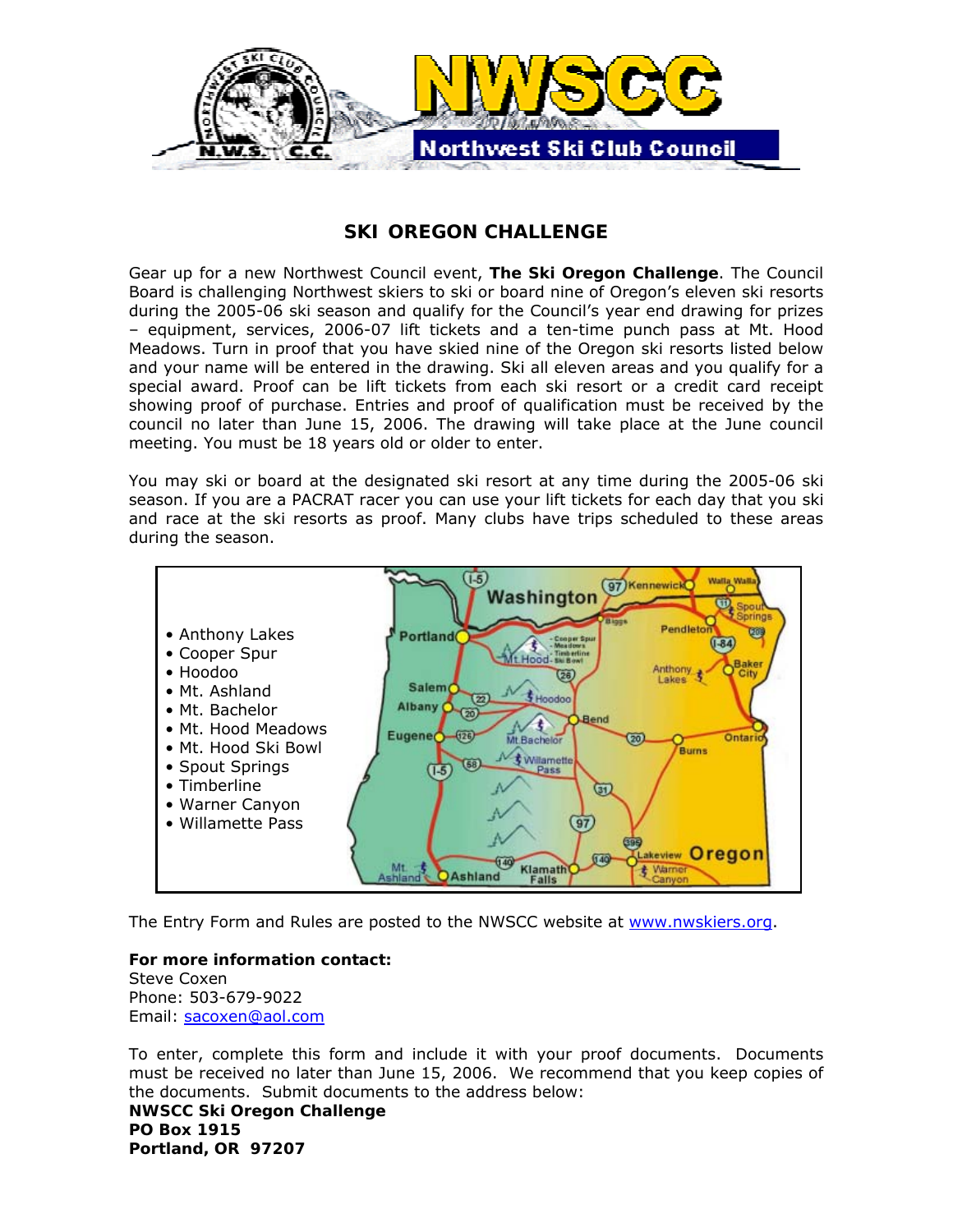

You can order the above design printed on the backs of shirts, while the top part (the logo) is printed on the front left chest (pocket seized). Or, if you prefer, just the logo in the front.

**The price of the printed items is:**  T-shirts: \$7.50 Short sleeve polos:  $$13$ Long sleeve polos:  $$16$ Long sleeve mock turtlenecks: \$12 Cotton sweatshirt (1/4 zip fleece): \$20 R-tek polyester ¼ zip sweatshirt: \$25

**Colors available:**  White, Yellow, Ash gray, Red, Blue, Navy, Black.

**Sizes:** Small – XXL

**To order:**  Specify color, size, and quantity, and make check payable to "Starbright Creations". Mail to:

Emilio Trampuz 4742 Liberty Rd. S., #296 Salem, OR 97302. Phone: 1-503-378-0171 Email: Emilio2000@earthlink.net